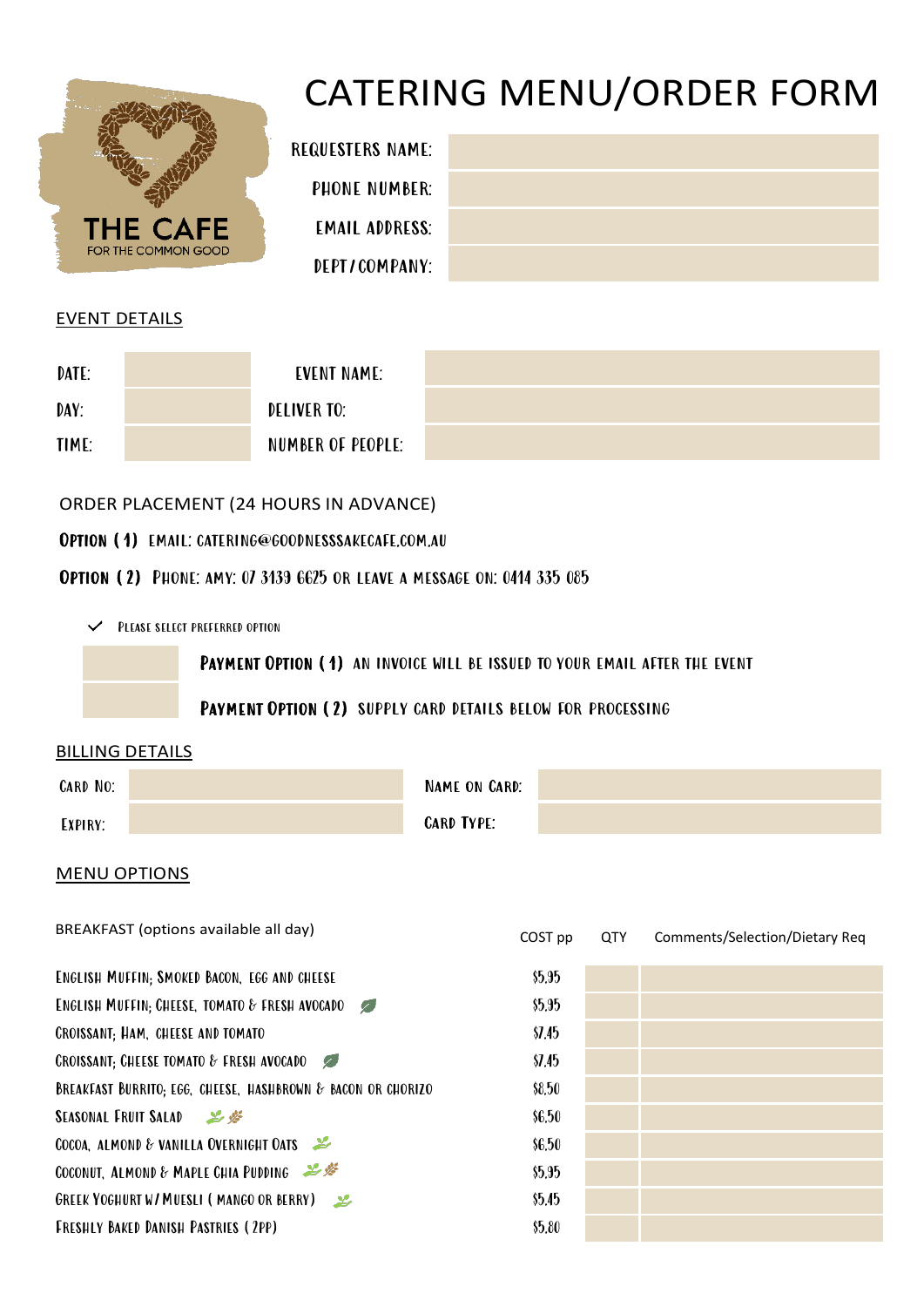| TEA BREAK (Options available all day)                                             | COST pp | <b>QTY</b> | Comments/Selection/Dietary Req |
|-----------------------------------------------------------------------------------|---------|------------|--------------------------------|
| LARGE SCONE W/ JAM & CREAM<br>6                                                   | \$4.25  |            |                                |
| SWEET MINI MUFFINS (2PP) & SO                                                     | \$4.00  |            |                                |
| <b>FRESHLY BAKED COOKIES (2PP)</b><br>$\bf 0$                                     | \$3.40  |            |                                |
| <b>MINI CLUB SANDWICHES (2PP)</b><br>90                                           | \$4.45  |            |                                |
| <b>ASSORTED CAKE SLICE #60</b>                                                    | \$5.50  |            |                                |
| MINI QUICHE (2PP)                                                                 | \$4.45  |            |                                |
| <b>FRESHLY BAKED DANISH PASTRIES (2PP)</b>                                        | \$5.80  |            |                                |
| <b>SEASONAL SWEET TARTLETS (2PP)</b><br>- 0                                       | \$6.00  |            |                                |
| MINI CROISSANTS; HAM & CHEESE (2PP)<br>- 0                                        | \$4.45  |            |                                |
| <b>70</b><br>MINI CROISSANTS; CHEESE & TOMATO (2PP)                               | \$4.45  |            |                                |
| VDG 'VERY DAM GOOD' SLICE ( NUTS, SEEDS & FRUIT) $\mathscr{L} \mathscr{G} \oplus$ | \$4.95  |            |                                |
| <b>CHOCOLATE, MACADAMIA FUDGE BROWNIE</b> SECTION                                 | \$5.50  |            |                                |
| DAIRY FREE ORANGE & ALMOND LOAF CAKE \$                                           | \$5.00  |            |                                |
| $*20$<br>SELECTION OF CHEESE, DRIED FRUIT, NUTS & CRACKERS                        | \$8.95  |            |                                |
| <b>FARMHOUSE CHEESE BOARD \$ 0 0</b>                                              | \$12.95 |            |                                |
| TORTILA CRISPS W/ HUMMUS & O                                                      | \$5.75  |            |                                |
| LUNCH (Options available all day)                                                 | COST pp | <b>QTY</b> | Comments/Selection/Dietary Rec |
| <b>ASSORTED STANDARD 4-POINT SANDWICH</b>                                         | \$5.95  |            |                                |
| <b>ASSORTED WRAP</b>                                                              | \$8.25  |            |                                |
| <b>ASSORTED HALF WRAP</b>                                                         | \$5.95  |            |                                |
| ASSORTED PREMIUM FARMHOUSE STYLE SANDWICH 2 1                                     | \$8.25  |            |                                |
| SINGLE SUSHI ROLL W/DIPPING SAUCE 2 %                                             | \$4.90  |            |                                |
| SINGLE RICE PAPER ROLL W/DIPPING SAUCE 2 \$                                       | \$4.40  |            |                                |
| MEXICAN STYLE BURRITO W/ QUACAMOLE; CHICKEN OR PORK                               | \$12.95 |            |                                |
| THAI CHICKEN CURRY W/ RICE AND BREAD ROLL \$6                                     | \$12.95 |            |                                |
| MODERN CHICKEN PAD THAI                                                           | \$12.95 |            |                                |
| <b>BEEF KORMA W/ RICE AND NAAN BREAD</b>                                          | \$12.95 |            |                                |
| VEGETABLE CURRY W/ RICE AND NAAN BREAD OR BREAD ROLL <b>O</b>                     | \$10.95 |            |                                |
| SPANISH CHICKEN W/ COUS-COUS & GREEN VEGETABLES                                   | \$12.95 |            |                                |
| $\bullet$<br>TORTELINNI PASTA W/ SAUTED MEDITERRANEAN VEG & GARLIC SAUCE          | \$12.95 |            |                                |
| <b>LASAGNE W/GARLIC BREAD</b>                                                     | \$10.95 |            |                                |
| <b>CHICKEN CAESAR SALAD 6</b>                                                     | \$10.95 |            |                                |
| MARINATED GREEK BEEF SALAD                                                        | \$10.95 |            |                                |
| PUMPKIN, ROAST CORN & COUS COUS SALAD                                             | \$9.95  |            |                                |
| CRUMBED CHICKEN BAO <b>C</b> BUNS (3 PK)                                          | \$9.80  |            |                                |
| MINI SAUSAGE ROLLS (2PP) W/DIPPING SAUCE                                          | \$3.70  |            |                                |
| MINI BEEF BURGUNDY PIES (2PP) W/DIPPING SAUCE<br>O                                | \$4.50  |            |                                |

| ST pp   | QTY | Comments/Selection/Dietary Req |
|---------|-----|--------------------------------|
| \$4.25  |     |                                |
| \$4.00  |     |                                |
| \$3.40  |     |                                |
| \$4.45  |     |                                |
| \$5.50  |     |                                |
| \$4.45  |     |                                |
| \$5.80  |     |                                |
| \$6.00  |     |                                |
| \$4.45  |     |                                |
| \$4.45  |     |                                |
| \$4.95  |     |                                |
| \$5.50  |     |                                |
| \$5.00  |     |                                |
| \$8.95  |     |                                |
| \$12.95 |     |                                |
| \$5.75  |     |                                |

| COST pp | QTY | Comments/Selection/Dietary Req |
|---------|-----|--------------------------------|
| \$5.95  |     |                                |
| \$8.25  |     |                                |
| \$5.95  |     |                                |
| \$8.25  |     |                                |
| \$4.90  |     |                                |
| \$4.40  |     |                                |
| \$12.95 |     |                                |
| \$12.95 |     |                                |
| \$12.95 |     |                                |
| \$12.95 |     |                                |
| \$10.95 |     |                                |
| \$12.95 |     |                                |
| \$12.95 |     |                                |
| \$10.95 |     |                                |
| \$10.95 |     |                                |
| \$10.95 |     |                                |
| \$9.95  |     |                                |
| \$9.80  |     |                                |
| \$3.70  |     |                                |
| \$4.50  |     |                                |